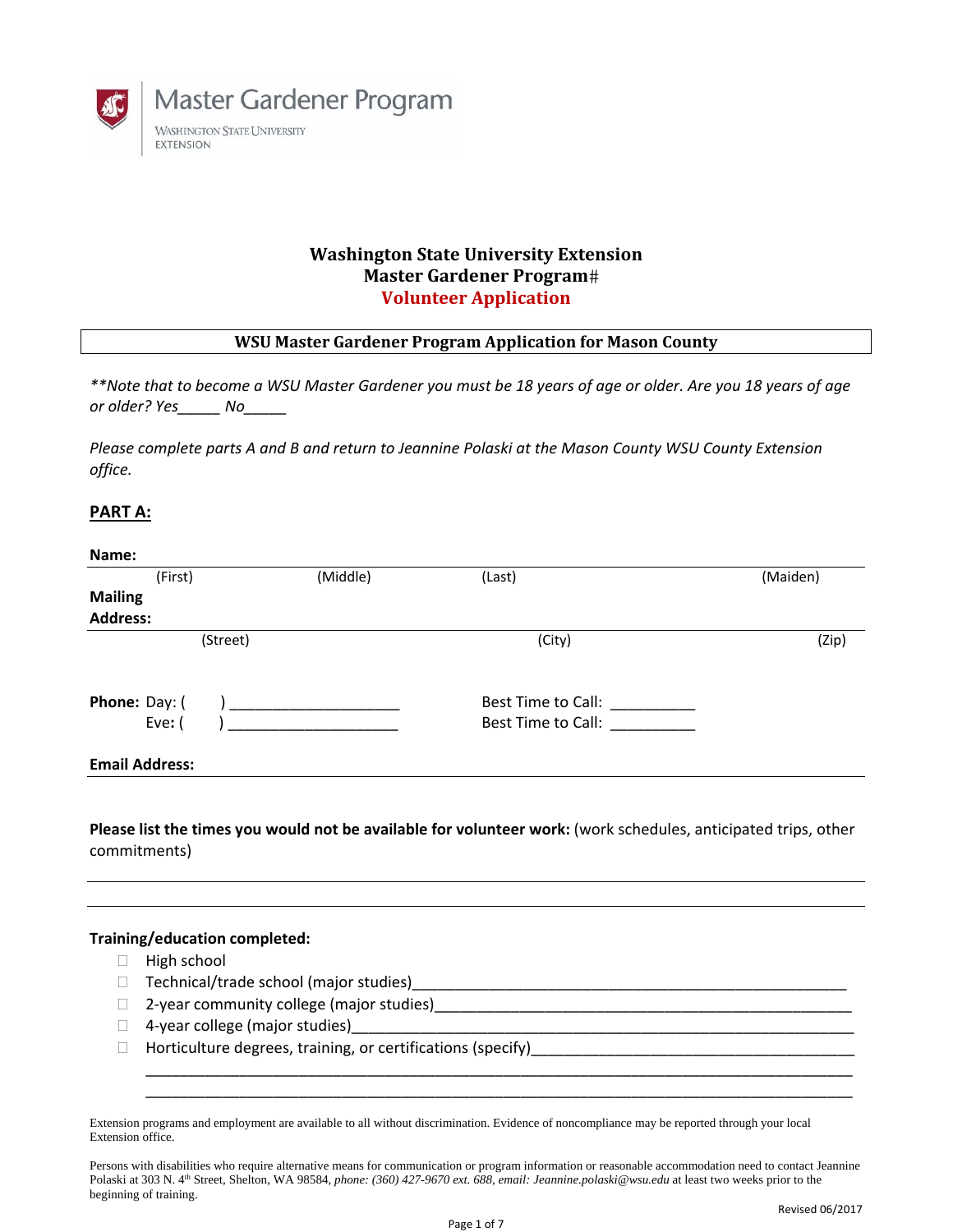|              | Years of horticulture and gardening experience:                      |              | <u> 1989 - Jan Barbara, manazarta da </u> |              |                                                                                                                                                                                                                                |
|--------------|----------------------------------------------------------------------|--------------|-------------------------------------------|--------------|--------------------------------------------------------------------------------------------------------------------------------------------------------------------------------------------------------------------------------|
|              | Specific horticulture expertise: (please check all that apply)       |              |                                           |              |                                                                                                                                                                                                                                |
| П            | Annuals                                                              | $\Box$       | Herbs                                     | $\mathbf{L}$ | Propagation                                                                                                                                                                                                                    |
| Н            | Perennials                                                           | $\Box$       | Houseplants                               | $\Box$       | Greenhouses                                                                                                                                                                                                                    |
| $\Box$       | Roses                                                                | П.           | <b>Fruit trees</b>                        | $\Box$       | Container gardening                                                                                                                                                                                                            |
| $\Box$       | Lawns                                                                | $\Box$       | Berries and grapes                        | $\Box$       | Insects                                                                                                                                                                                                                        |
| $\Box$       | Ornamental grasses                                                   | $\mathbf{L}$ | Trees and shrubs                          | П            | Plant diseases                                                                                                                                                                                                                 |
| $\Box$       | Native plants                                                        | $\Box$       | Pruning                                   | $\Box$       | Weeds                                                                                                                                                                                                                          |
| $\mathbf{L}$ | Wildlife habitat                                                     | $\Box$       | Soils                                     | $\Box$       | Landscape design                                                                                                                                                                                                               |
| П            | Vegetables                                                           | $\Box$       | Composting                                | $\Box$       | Water gardens                                                                                                                                                                                                                  |
|              | List your affiliations related to horticulture:                      |              |                                           |              |                                                                                                                                                                                                                                |
|              | List your volunteer experience in the community:                     |              |                                           |              |                                                                                                                                                                                                                                |
|              | Other skills, interests or experience: (please check all that apply) |              |                                           |              |                                                                                                                                                                                                                                |
| $\Box$       | Computers                                                            |              | Drawing/illustrating                      |              | Research/data collection                                                                                                                                                                                                       |
| □            | Website development                                                  | $\Box$       | Writing/publishing                        | П            |                                                                                                                                                                                                                                |
| ⊔            | Artwork/displays                                                     | u            | Proofreading                              | u            | Public speaking/teaching<br>Other __________________                                                                                                                                                                           |
| $\Box$       | Photography                                                          | $\Box$       | Marketing/fundraising                     | $\Box$<br>□  | Other and the control of the control of the control of the control of the control of the control of the control of the control of the control of the control of the control of the control of the control of the control of th |

**Please describe your horticulture and gardening experience:** (any personal, volunteer, or work experience):

Extension programs and employment are available to all without discrimination. Evidence of noncompliance may be reported through your local Extension office.

Persons with disabilities who require alternative means for communication or program information or reasonable accommodation need to contact Jeannine Polaski at 303 N. 4th Street, Shelton, WA 98584*, phone: (360) 427-9670 ext. 688, email: Jeannine.polaski@wsu.edu* at least two weeks prior to the beginning of training.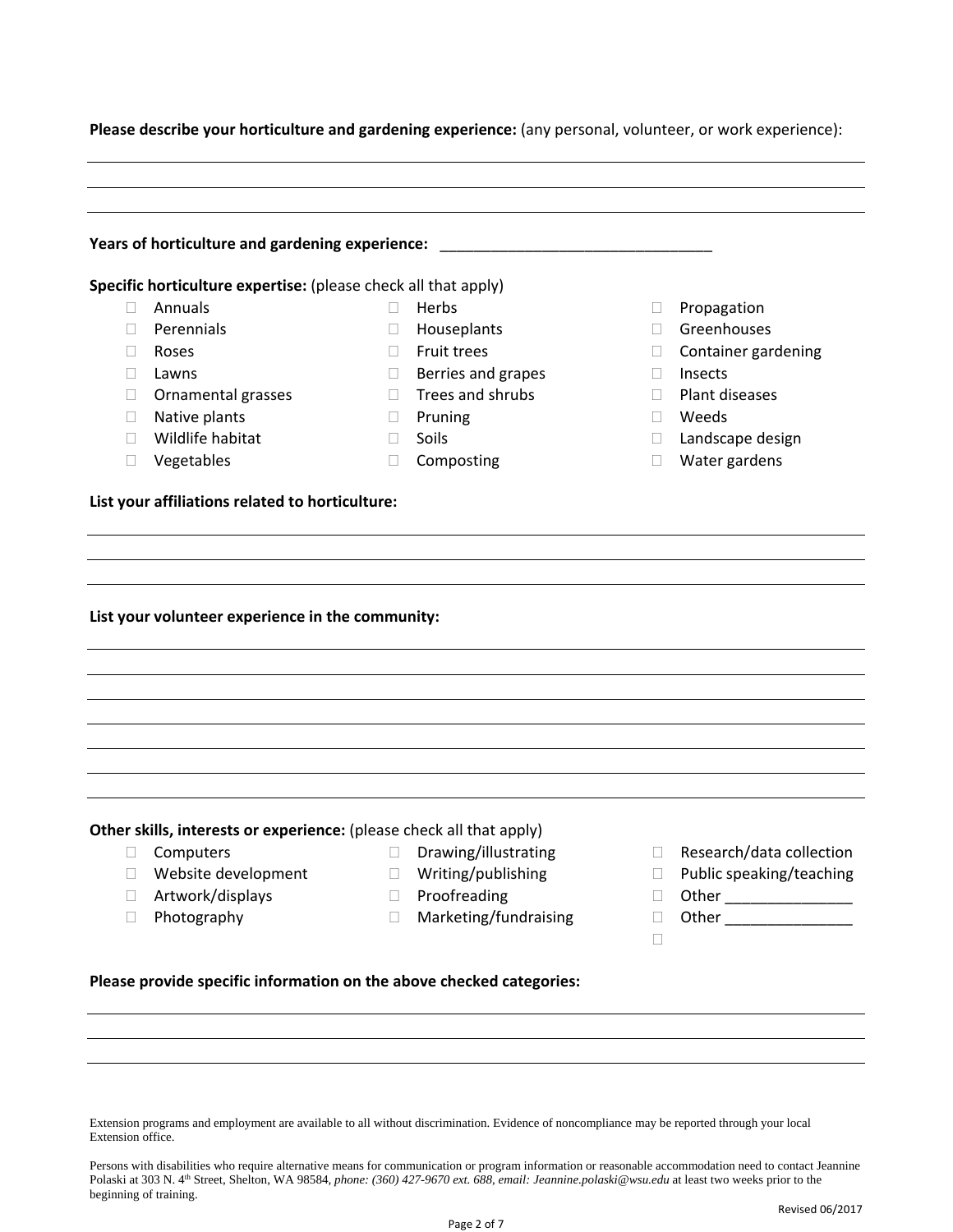If you are able to speak, read, or write a language(s) other than English, please list: (including American Sign **Language)**

**Any other information about your skills and abilities you would like us to have?**

Extension programs and employment are available to all without discrimination. Evidence of noncompliance may be reported through your local Extension office.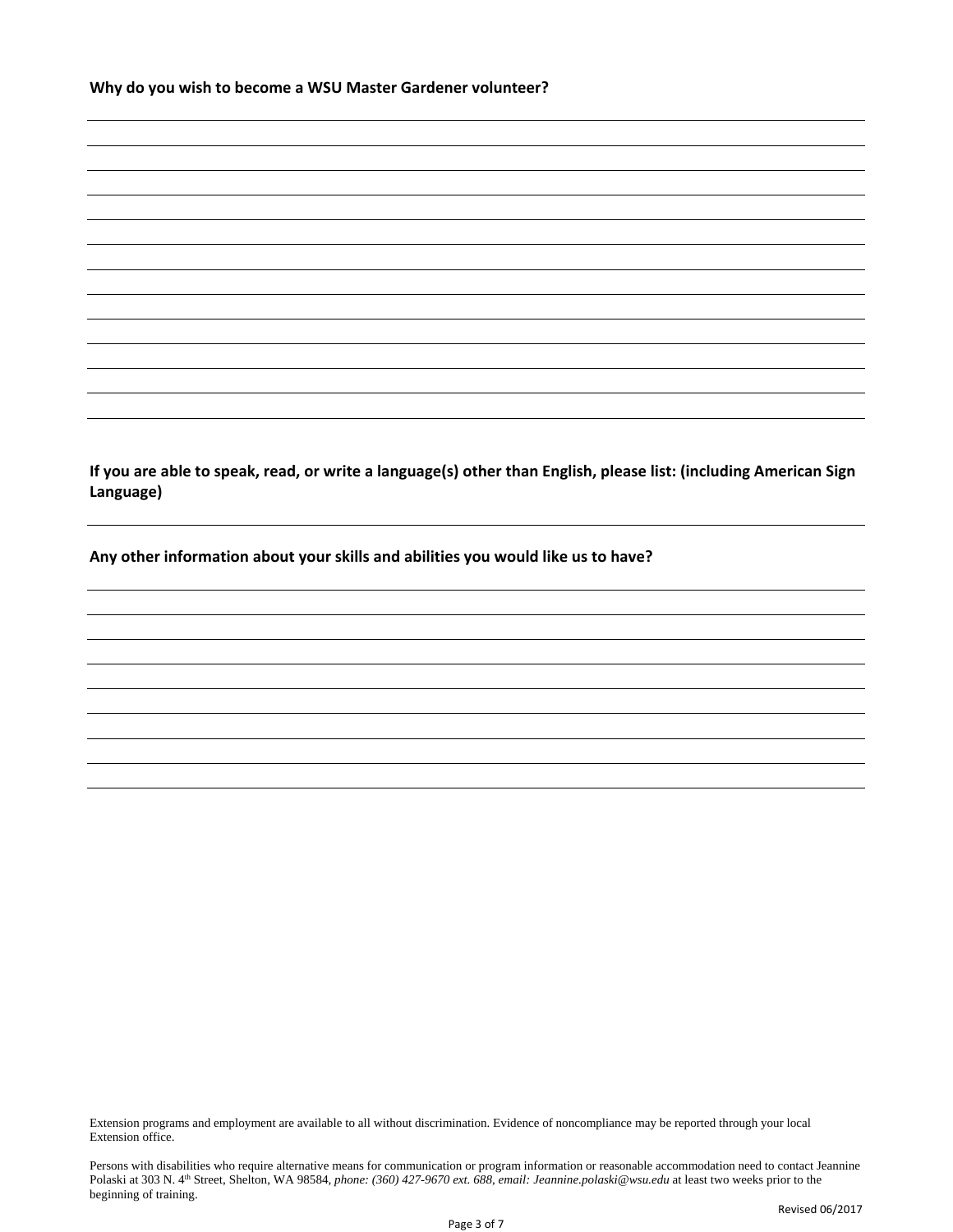### **Photo/Video Release**

In the event your picture is taken during a Master Gardener event, do you give WSU permission for that picture or video sequence to be used in WSU brochures, publications or websites? Please check one of the boxes below:

- **Yes ‐ I DO** give Washington State University permission to use my photographic and/or video likeness taken during any WSU Extension Master Gardener event or anywhere I am representing WSU Extension Master Gardener Program as a Trainee, Intern, or Certified Master Gardener Volunteer, by any means and without limit for education, demonstration, and promotional purposes.
- **NO ‐ I DO NOT** give Washington State University permission to use my photographic and/or video likeness taken during any WSU Extension Master Gardener event or anywhere I am representing WSU Extension Master Gardener Program as a Trainee, Intern, or Certified Master Gardener Volunteer, by any means and without limit for education, demonstration, and promotional purposes.

*Applicant Signature: Date:* 

Extension programs and employment are available to all without discrimination. Evidence of noncompliance may be reported through your local Extension office.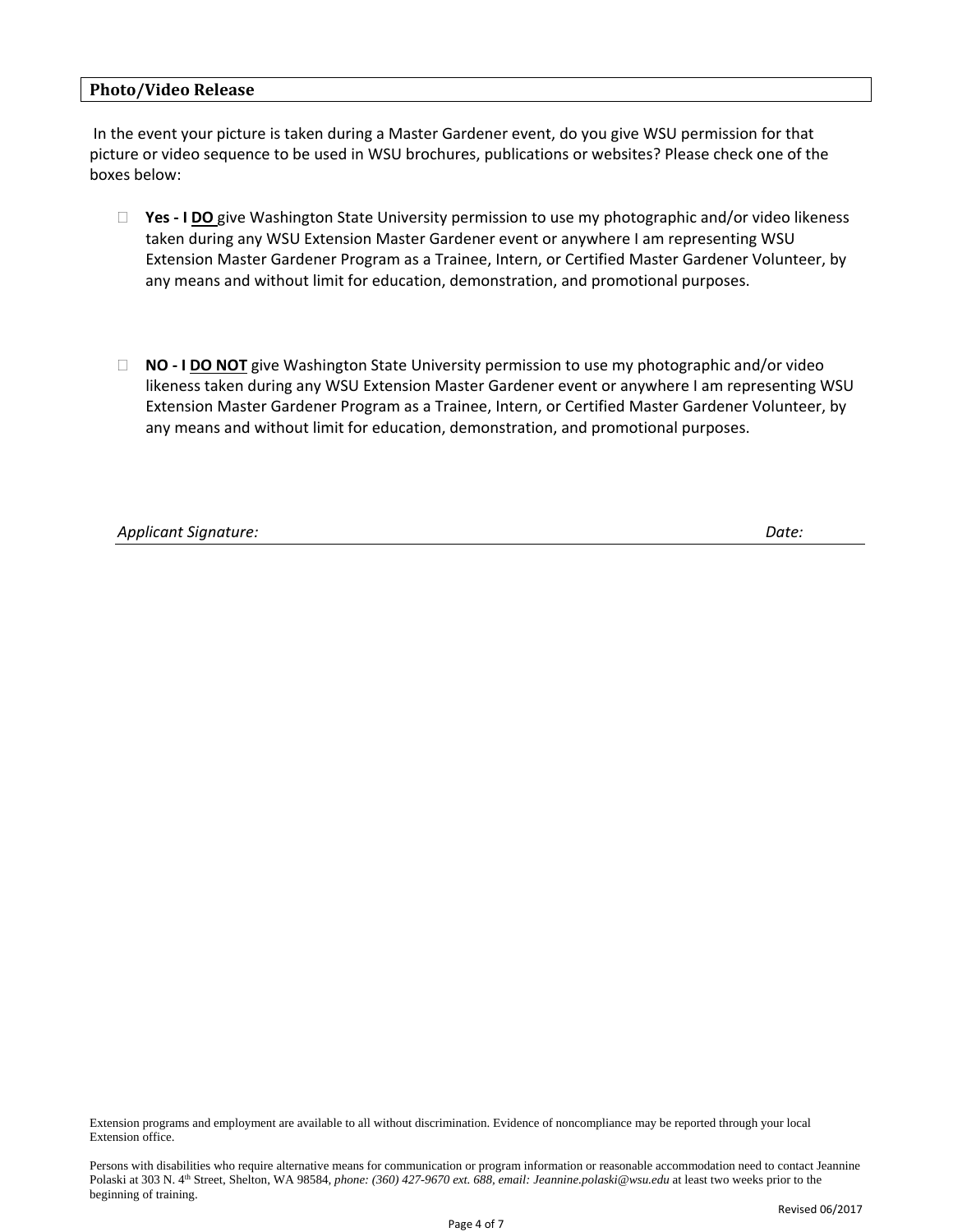# **WSU Extension Volunteer Application**

## **PART B**

**Background Disclosure –** this information is required of ALL potential volunteers in WSU Extension Programs and is kept confidential and in a locked cabinet in your local extension office. Please note that a background check may be conducted on all potential volunteers.

| (First)                                                                  |                          | (Middle) | (Last)                                                                        | (Maiden)                                                                                                                    |  |  |
|--------------------------------------------------------------------------|--------------------------|----------|-------------------------------------------------------------------------------|-----------------------------------------------------------------------------------------------------------------------------|--|--|
| Former Name(s)/Alias                                                     |                          |          | Legal or Preferred Name(s)                                                    |                                                                                                                             |  |  |
|                                                                          | Date of Birth (MM/DD/YY) |          | Driver's License Number/State                                                 |                                                                                                                             |  |  |
| <b>Email Address</b>                                                     |                          |          |                                                                               | Phone Number                                                                                                                |  |  |
| charge or finding, the date, and the court(s) involved.                  |                          |          |                                                                               | Answer YES or NO to each listed item. If the answer is YES to any item, please explain in the area provided, indicating the |  |  |
| Have you ever been convicted of a misdemeanor or a felony?               |                          |          |                                                                               |                                                                                                                             |  |  |
| Yes<br>$\Box$                                                            | No<br>П                  |          | If yes, please give date, nature, and disposition of offense.                 |                                                                                                                             |  |  |
|                                                                          |                          |          |                                                                               |                                                                                                                             |  |  |
|                                                                          |                          |          | Have you ever been convicted of a crime(s) against children or other persons? |                                                                                                                             |  |  |
| Yes<br>П                                                                 | No<br>$\Box$             |          | If yes, please give date, nature, and disposition of offense.                 |                                                                                                                             |  |  |
| Yes<br>Ш                                                                 | No<br>$\Box$             |          | If yes, please give date, nature, and disposition of offense.                 | Have you ever been convicted of a crime(s) relating to financial exploitation if the victim was a vulnerable adult?         |  |  |
| Have you ever been convicted of a crime(s) related to drugs?<br>Yes<br>Ш | No                       |          | If yes, please give date, nature, and disposition of offense.                 |                                                                                                                             |  |  |
| minor or to have physically abused any minor?                            |                          |          |                                                                               | Have you ever been found in any dependency action under RCW 13.34.040 to have sexually assaulted or exploited any           |  |  |
| Yes<br>$\Box$                                                            | П<br>No                  |          | If yes, please give date, nature, and disposition of offense.                 |                                                                                                                             |  |  |

Extension programs and employment are available to all without discrimination. Evidence of noncompliance may be reported through your local Extension office.

Persons with disabilities who require alternative means for communication or program information or reasonable accommodation need to contact Jeannine Polaski at 303 N. 4th Street, Shelton, WA 98584*, phone: (360) 427-9670 ext. 688, email: Jeannine.polaski@wsu.edu* at least two weeks prior to the beginning of training.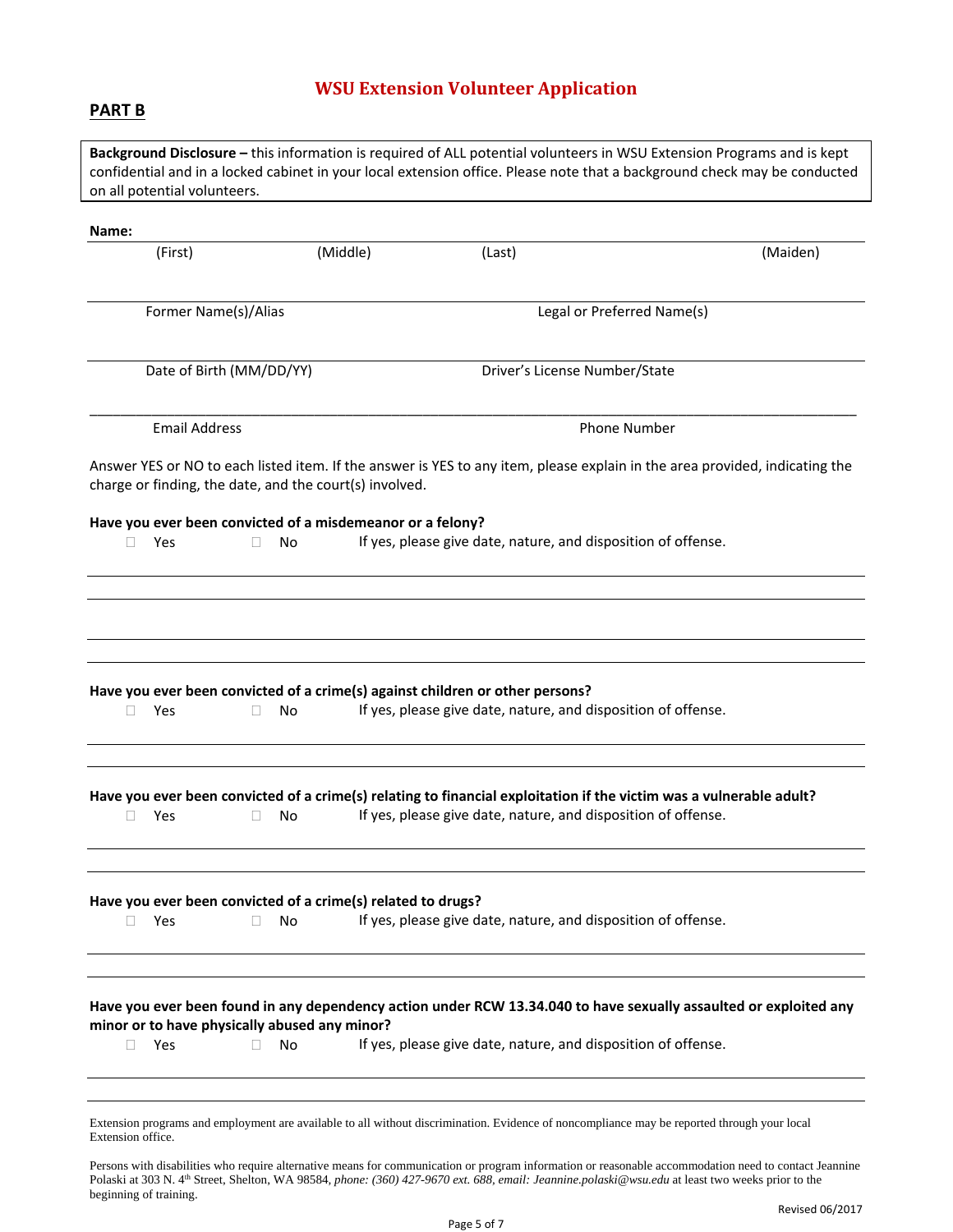| Have you ever been found by a court in a domestic relations proceeding under Title 26 RCW to have sexually abused or<br>exploited any minor or to have physically abused any minor? |                                                  |              |           |                                                                                                                                                                                                                                       |
|-------------------------------------------------------------------------------------------------------------------------------------------------------------------------------------|--------------------------------------------------|--------------|-----------|---------------------------------------------------------------------------------------------------------------------------------------------------------------------------------------------------------------------------------------|
| П.                                                                                                                                                                                  | Yes                                              | П.           | <b>No</b> | If yes, please give date, nature, and disposition of offense.                                                                                                                                                                         |
|                                                                                                                                                                                     |                                                  |              |           |                                                                                                                                                                                                                                       |
|                                                                                                                                                                                     |                                                  |              |           | Have you ever been found in any disciplinary board final decision to have sexually or physically abused or exploited any<br>minor or developmentally disabled person or to have abused or financially exploited any vulnerable adult? |
| П.                                                                                                                                                                                  | Yes                                              | П.           | No        | If yes, please give date, nature, and disposition of offense.                                                                                                                                                                         |
|                                                                                                                                                                                     |                                                  |              |           | Have you ever been found by a court in a protection proceeding under chapter 74.34 RCW, to have abused or                                                                                                                             |
| $\Box$                                                                                                                                                                              | financially exploited a vulnerable adult?<br>Yes | $\mathbf{L}$ | No.       | If yes, please give date, nature, and disposition of offense.                                                                                                                                                                         |
|                                                                                                                                                                                     |                                                  |              |           | Please note: A criminal record will be considered as it relates to specifics of the volunteer position for which you are                                                                                                              |
|                                                                                                                                                                                     |                                                  |              |           | applying. A criminal record may prevent an individual from volunteering, depending on the nature of the offense.                                                                                                                      |
|                                                                                                                                                                                     | <b>State Law Requirements:</b>                   |              |           | The Washington State Child and Adult Abuse Information Law (RCW 43.43.830-.845) requires employers ask applicants to                                                                                                                  |
|                                                                                                                                                                                     |                                                  |              |           | dicolace specific information about any convictions for eximes against norsons, eximps relative to financial ovalattation                                                                                                             |

disclose specific information about any convictions for crimes against persons, crimes relating to financial exploitation, and findings in related actions and proceedings. This conviction information must be disclosed before an applicant can be considered for employment in any position which may involve unsupervised access to children, developmentally disabled persons, or vulnerable adults as defined by the law.

I, \_\_\_\_\_\_\_\_\_\_\_\_\_\_\_\_\_\_\_\_\_\_\_, hereby authorize Washington State University to investigate my background for purposes of evaluating whether I am qualified for a position with duties involving unsupervised access to children under the age of sixteen and vulnerable adults as defined in the Revised Code of Washington 43.43.840‐43.43.845. I understand that Washington State University will utilize an outside firm(s) to assist them in checking such information, and I specifically authorize such an investigation by information services and outside entities of the company's choice. I also understand that I may not withhold my permission and that in such case, no investigation will be done, and my application will not be processed further.

Signature:\_\_\_\_\_\_\_\_\_\_\_\_\_\_\_\_\_\_\_\_\_\_\_\_\_\_\_\_\_\_\_\_\_\_\_\_\_\_\_\_\_\_\_\_\_\_\_\_\_\_\_\_\_\_\_\_\_\_\_\_ Date: \_\_\_\_\_\_\_\_\_\_\_\_\_\_\_\_\_\_\_\_\_\_\_\_\_\_

Certification of Criminal History Outside of the State of Washington

I certify, under penalty of perjury that I have not been convicted of any of the above listed crimes or had findings against me concerning that above listed proceedings outside of the State of Washington.

Signature: \_\_\_\_\_\_\_\_\_\_\_\_\_\_\_\_\_\_\_\_\_\_\_\_\_\_\_\_\_\_\_\_\_\_\_\_\_\_\_\_\_\_\_\_\_\_\_\_\_\_\_\_\_\_\_\_\_\_\_ Date: \_\_\_\_\_\_\_\_\_\_\_\_\_\_\_\_\_\_\_\_\_\_\_\_\_\_

Extension programs and employment are available to all without discrimination. Evidence of noncompliance may be reported through your local Extension office.

Persons with disabilities who require alternative means for communication or program information or reasonable accommodation need to contact Jeannine Polaski at 303 N. 4th Street, Shelton, WA 98584*, phone: (360) 427-9670 ext. 688, email: Jeannine.polaski@wsu.edu* at least two weeks prior to the beginning of training.